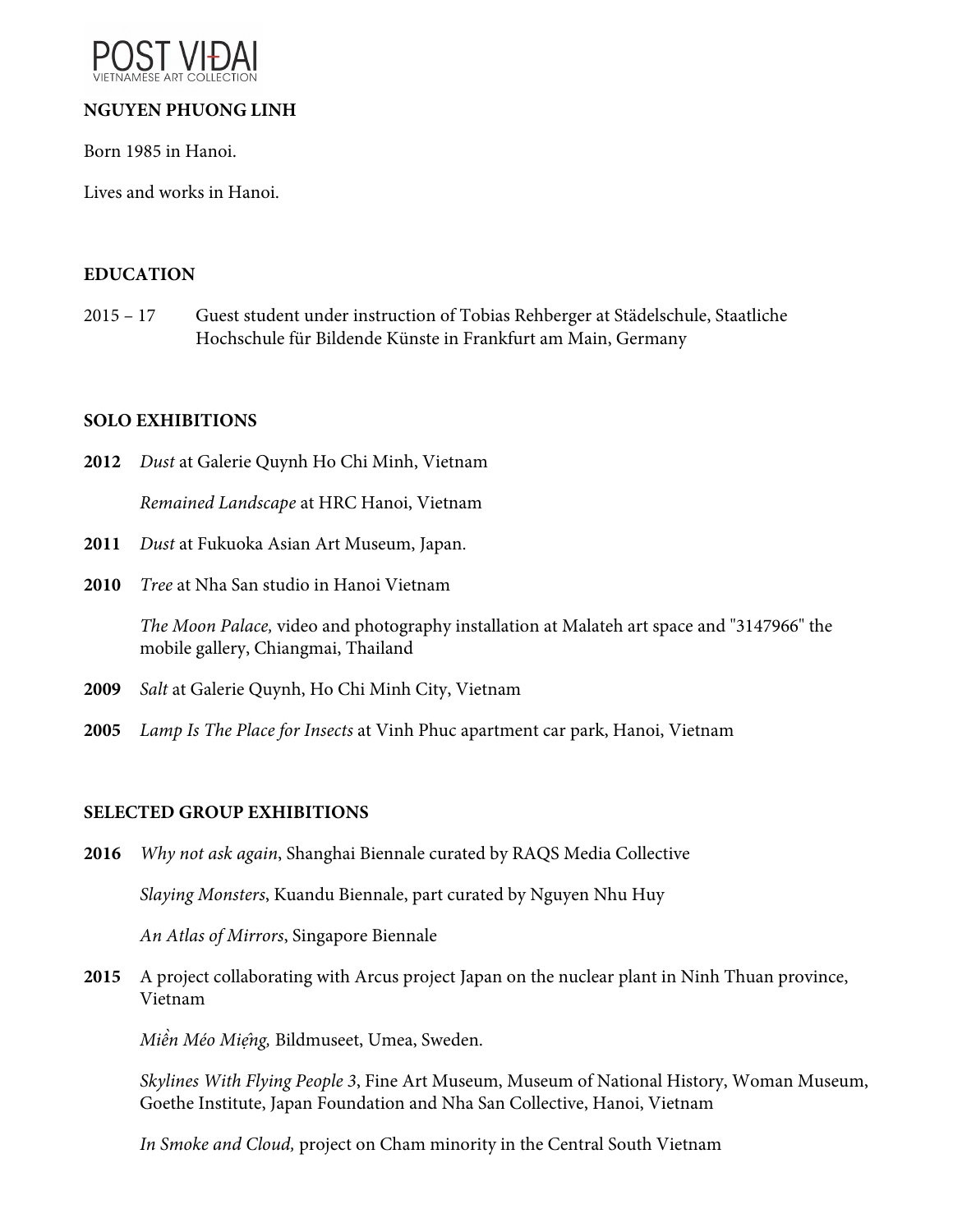

**2014** *Mise En Scene,* project on moving images, Japan Foundation, Goethe Institute, Vietnam Fine Art University and Nha San Collective, Hanoi, Vietnam

*Changing Society*, Canvas International Art Gallery, Amsterdam, Holland

*The Clouds Will Tell,* an exhibition and archive by Nha San Collective, Changwon Sculpture Bienalle, Korea.

*The Clouds Will Tell,* an exhibition by Nha San Collective, Hanoi, Vietnam

*Play Dead*, a fashion event - religion and tradition meet pop culture, Manzi Art Space Hanoi, Vietnam

*NIPAF,* Nippon International Performance Art Festival, Tokyo, Nagano, Osaka, Japan

*Onward and Upward*, 10th anniversary of Galerie Quynh, Ho Chi Minh City, Vietnam

*Jugada A 3 Bandas/Quitamiedos*, Galerie Encantada, Barcelona, Spain

*A pocket dictionary of Nhà Sàn Studio, 15th anniversary of Nhà Sàn,* Hanoi, Vietnam

*Feminity | How far you would reach, Festival Made In Asia*, Espace Croix Baragnon and Lieu Common, Toulouse, France

*15+,* 15th anniversary of Nha San Studio, Hanoi, Vietnam

**2013** *Freedom Is The Motorbike*, LBCC Art Gallery, Oregon, USA

*It is just smoke,* Nhà Sàn Collective, Hanoi, Vietnam

*The Economic Subsidy Era*, Nhasan COLLECTIVE, Zone 9, Hanoi, Vietnam.

*HIWAR Conversation*, 25th anniversary of Darat al Funun Amman, Jordan

*Me Love You Long Time,* Boston Art Center, USA

**2012** *Skylines With Flying People* at Japan Foundation, Goethe Institute, Nhasan Studio and Manzi Art Space, Hanoi, Vietnam.

Ơ*̉, Recent Works by Artists of Vietnamese Heritage,* Basespace gallery, School of the Art Institute of Chicago, USA

*Asian Art Network Project*, Gallery Loop, Gwangju Korea.

*In search of time,* at the Eli and Edythe Broad Art Museum Michigan, USA

*Hinterlands* at the Luggage Store San Francisco, USA

*Play Panopticon!* at Seoul Art Space Geumcheon, Seoul, Korea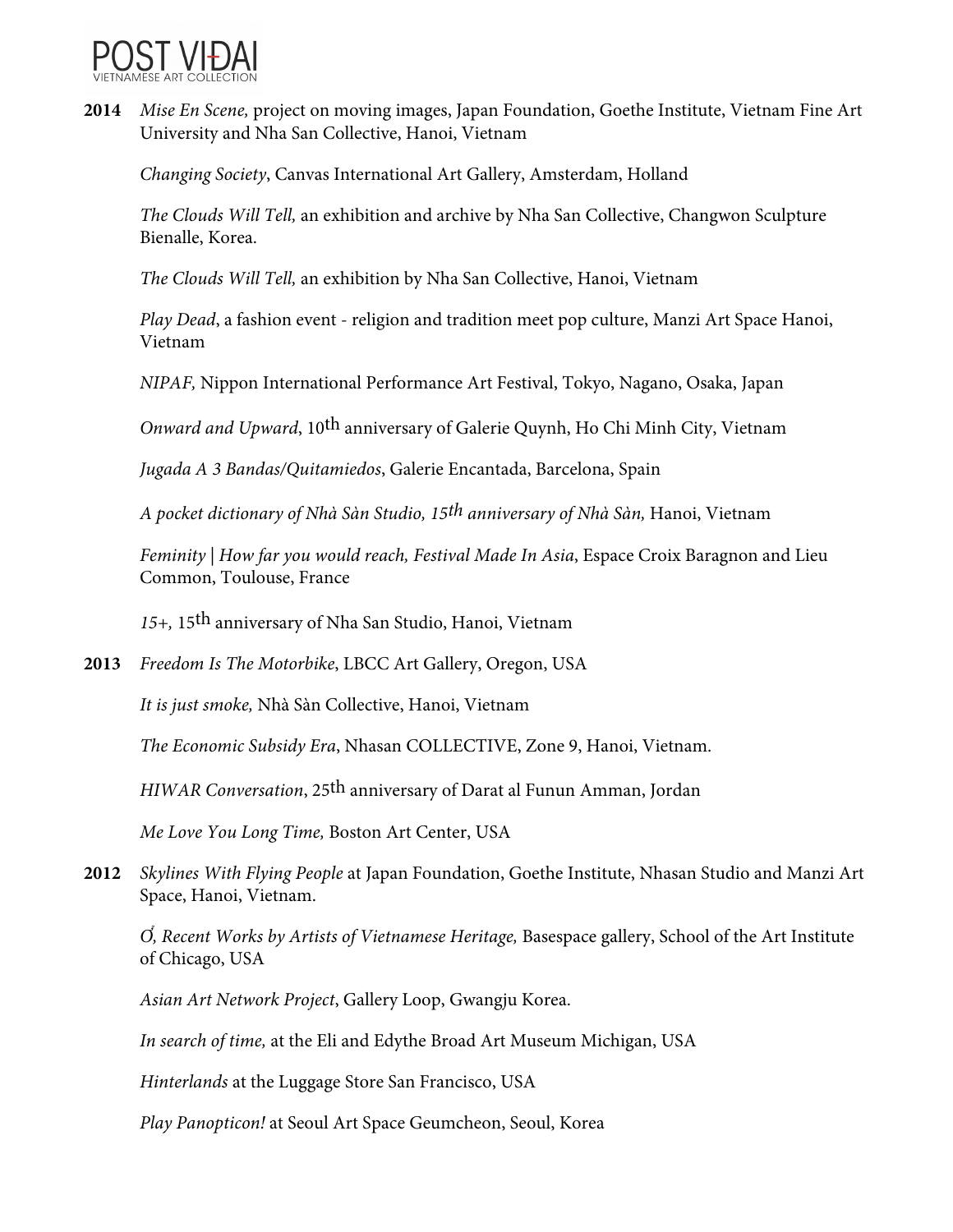

*Me Love You Long Time* at Aljiri Center of Contemporary Art New York, USA

- **2011** *From Our View Points* at 3331 Art Space Tokyo. *Skylines Without Flying People* at Rory Gill Fine Art Gallery, London. *MIS-EN-SCENE* at Galerie Quynh, Ho Chi Minh City, Vietnam *IN:ACT* 2 international performance art event in Hanoi Vietnam *Anything You Want*, Krause Gallery, New York, USA
- **2010** *Sowing Seeds* at Kaman Art Foundation, Rajasthan, India. *The Squall*, Tokyo Metropolitan Art Space, Tokyo, Japan *IN:ACT* international performance art event in Hanoi Vietnam *Vietnamese performance* event at 3331 Art Space Tokyo. *Art-plus\_jp* , Matsushiro Contemporary Arts Festival*,* Nagano Japan
- **2009** *Beyond Pressure*  International Performance Art Festival Yangon, Burma *Ping Pong* – Vietnam and Japan performance art exchanged event at Nhasan studio. *Half of The Sky* at Galerie Quynh, Ho Chi Minh City, Vietnam *YES! LETS* at Spare Room Studio, San Francisco
- **2008** *I am Here, the time is Now*, Rotterdam Theater, Netherland

*10 +*, 10th anniversary at Nhasan Studio, Hanoi, Vietnam

*Kunst Face*, video projection at the University of Fine Arts, Torino and Santa Maria Church, Firenze, Italy

*Line Drawings*, Marena Room Gallery, Tornino, Italy

- **2007** *Blue Lines,* Contermporary Art Festival, Hanoi Fine Art University, Vietnam
- **2006** *Recovery*, Saigon Open City Opening, The Fine Art Association, Ho Chi Minh City, Vietnam *VIETIT!* Festival, Viet Art Center, Hanoi, Vietnam *Dom Dom* – Performance event of young artists, Nha San Studio, Hanoi Vietnam
- **2005** *Video Vietnam*, Gedok Kûnstlerinnen forum, Karlsruhe, Germany *Allergy*, Nha San Studio, Hanoi, Vietnam